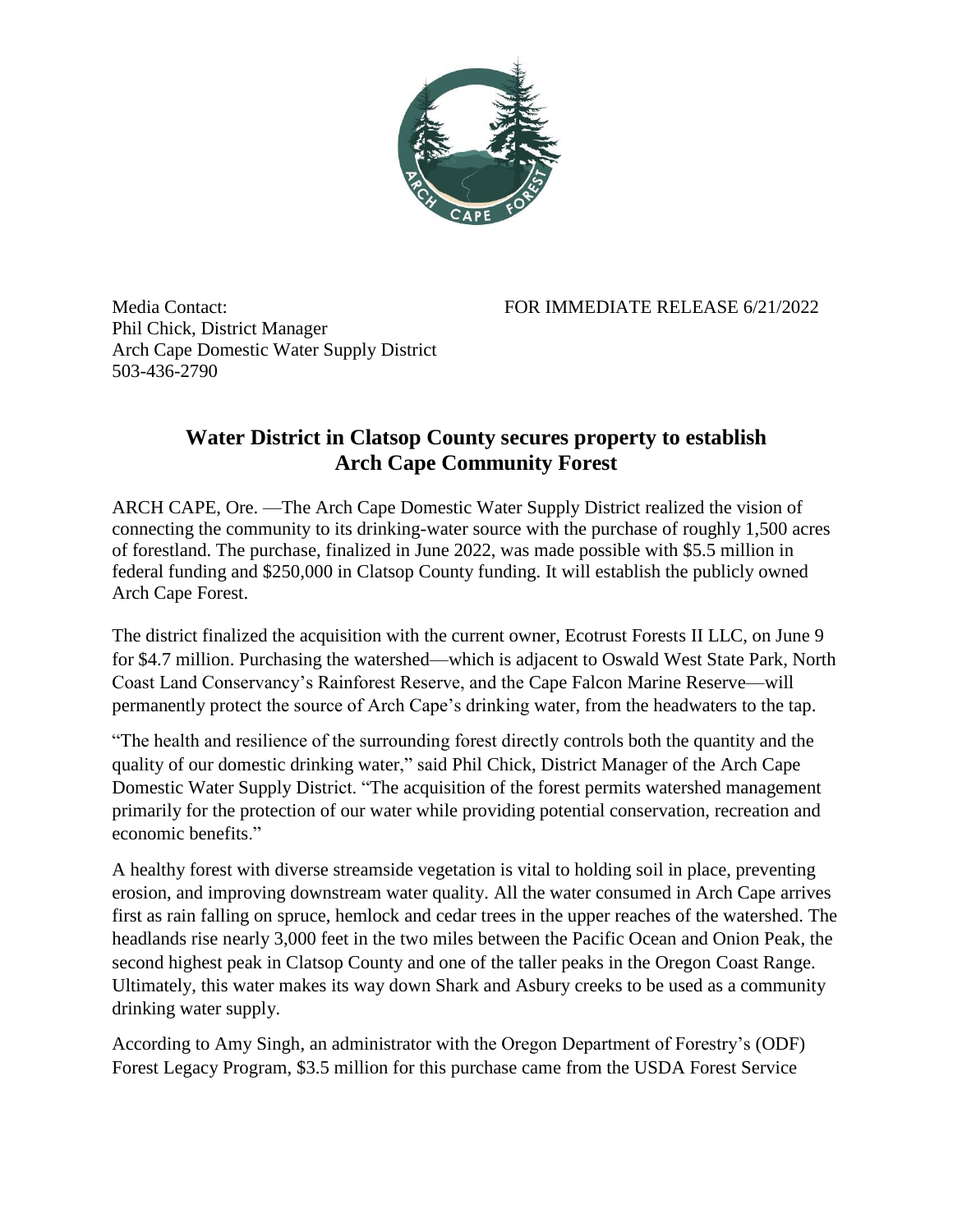

through its Land and Water Conservation Fund, which supports the nationally competitive Forest Legacy Program.

"ODF partners with the Forest Service to evaluate worthwhile projects in Oregon where local people want to keep forestlands intact to benefit their community and economy," Singh said. "Arch Cape is a great example of how the program does that while benefitting the environment and protecting the forested character of the area."

Business Oregon provided another \$2 million in funds from the federal American Rescue Plan Act to help secure the land. North Coast Land Conservancy (NCLC) used the land value of a portion of the Rainforest Reserve as an in-kind match to help meet requirements of the Forest Legacy grants. Remaining match requirements were met by \$250,000 from Clatsop County and nearly \$300,000 from community contributions.

Attorneys Greg Fullem and Janna Davydova provided legal counsel through the pro-bono program at the Portland-based firm of Schwabe, Williamson, and Wyatt.

## **A shared vision for the north coast**

"The Arch Cape Forest and Rainforest Reserve are two unique projects that have a shared vision: protecting our forest and our water and sustaining a high quality of life for people, plants, fish and wildlife," NCLC Executive Director Katie Voelke said. "This is why it was such an honor to work with the district, providing support services and our expertise with fundraising, grant writing, and transactional due diligence."

The Water District will remain the owner of the property and is advised by a community advisory committee. Sustainable Northwest, a regional nonprofit, provided strategic planning and project management to the core group of local volunteers and leaders over the course of the five-year campaign.

In 2019, representatives of the Water District board, district staff, consultants, and community members with extensive financial and timber industry experience assembled a baseline financial plan that confirmed the feasibility for the purchase and long-term management of the property.

In 2021, a seven-member community advisory committee voted to adopt a set of forest management policies created through a dialogue with the consulting forester, Springboard Forestry, LLC. Going forward, the community advisory committee will engage the broader public before drafting a 10-year operating plan.